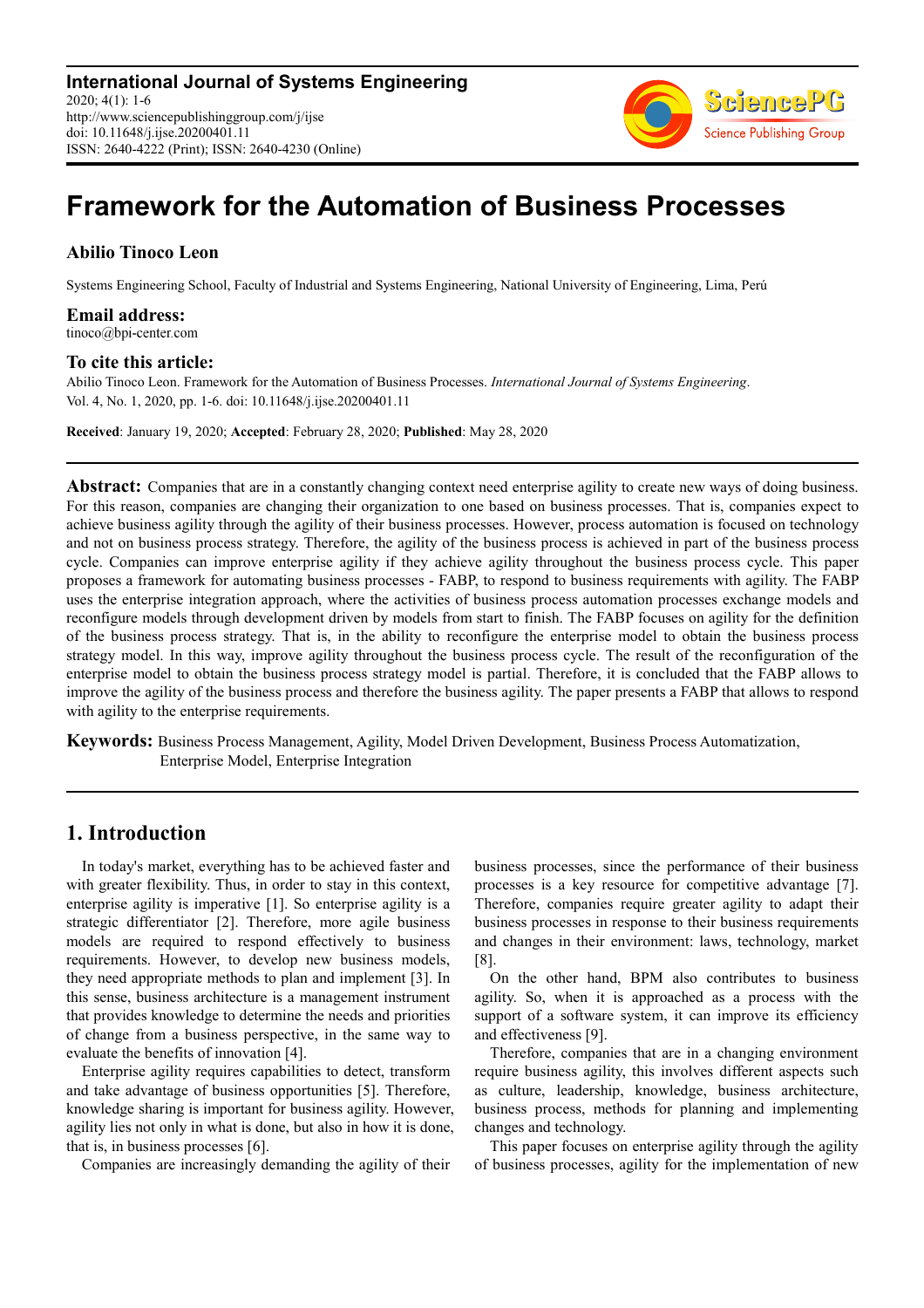technologies. In this sense, the agility for the automation of business processes. Because the activities of the business process automation process are not fully integrated [10], agility is lost. Therefore, a FABP is required to respond more quickly to business requirements.

The purpose of this paper is to propose a FABP that allows to respond with agility to the business requirements with the approach of business integration and the development driven by models.

In section 2, the research methodology is described, in section 3, the FABP is described, in section 4, literary review is done, in section 5, the analysis of the literary revision is done, in section 6, the analysis of the result is made and the conclusions are finalized.

# **2. Research Methodology**

The activities to establish the FABP proposal are shown in Figure 1.



*Figure 1. Activity flow establish the FABP proposal.* 

# **3. FABP**

### *3.1. FABP Concept*

The FABP is a set of activities, procedures, models, model methods and tools for automating business processes to respond to business requirements with agility.

### *3.2. FABP Components*

The FABP is formed by the following components:

- 1) Activities for the definition of the business process strategy - DBPS.
- 2) Procedure for the description of the activities.
- 3) Models to record the content of the business process strategy.
- 4) Model methods for the transformation of models through model driven development - MDD.
- 5) Tools to support automation activities.

### *3.3. FABP Contextual Perspective*

In the contextual perspective of the relationships between the components of the FABP are shown in Figure 2.



*Figure 2. FABP contextual perspective.*

### *3.4. FABP Detailed Perspective*

The detailed perspective of the relationships between the components of the FABP are shown in Figure 3.



*Figure 3. FABP detailed perspective.* 

### *3.5. The Purpose of the FABP*

The purpose of the FABP is the automation of business processes to respond to business requirements with agility.

### *3.6. FABP KPI*

The FABP agility KPI is the reconfiguration, proposed by Raschke [11].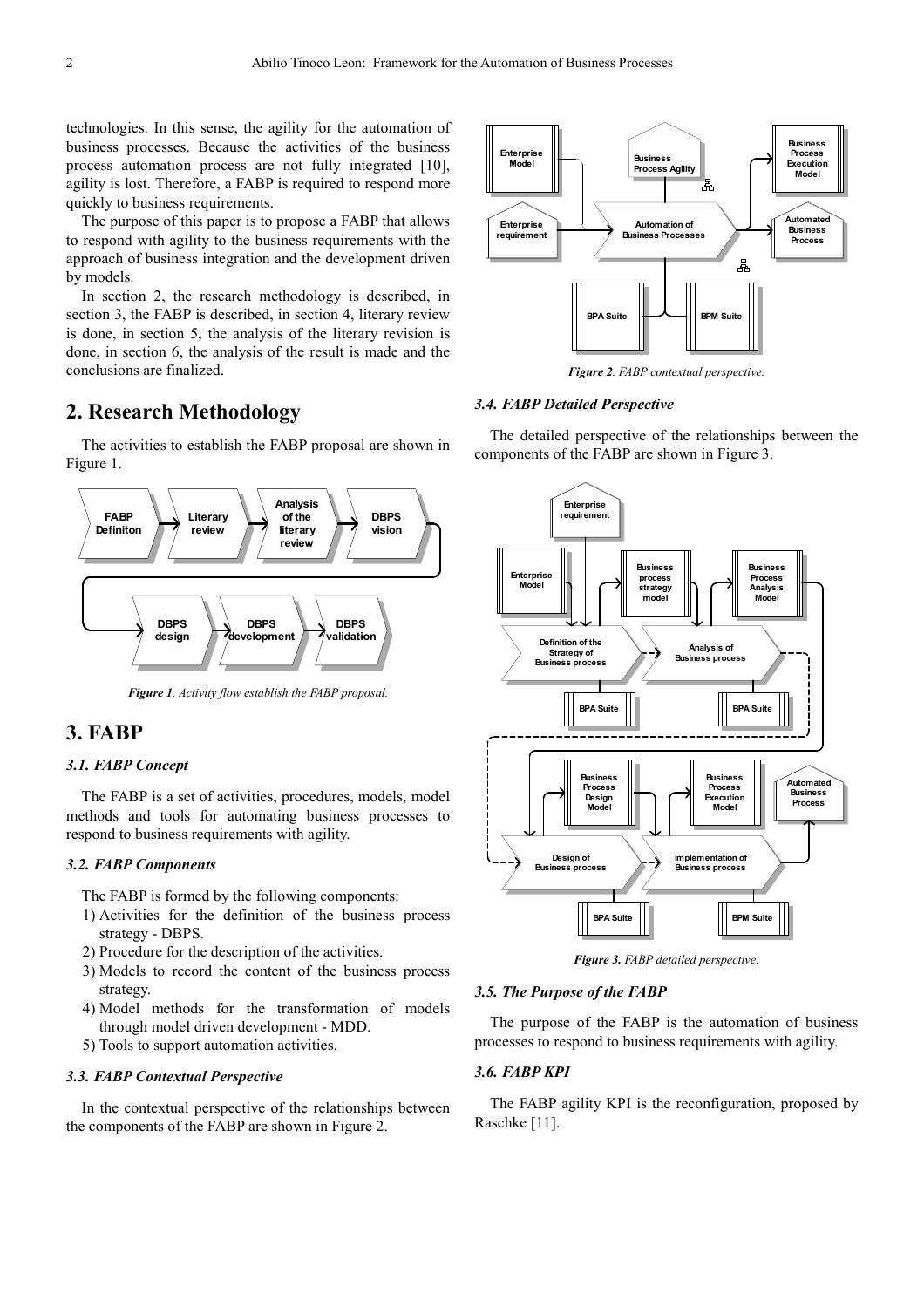### *3.7. FAPB News*

The activities in the business process automation process are not fully integrated, there is no integration between the business process strategy definition activities and the business process analysis [10]. However, the agility of the business process could be improved if it is possible to integrate the business process strategy definition and business process analysis activities and if they are carried out with the MDD, see figure 3.

### *3.8. Business Process Strategy Definition - DBPS*

### *3.8.1. DBPS Concept*

The DBPS is an activity and its procedure, with a set of models, model methods and tools that have the purpose of obtaining the business process strategy model - BPSM with reconfiguration capacity.

The BPSM should answer the questions Q1.Q7, proposed by Scheer [12] and the question Q8 proposed by Burlton [13], these questions are:

- 1) Q1: What products / services are offered to which markets?
- 2) Q2: How important are the different business segments to achieve overall strategy?
- 3) Q3: What are the critical success factors that define the business objectives we want to achieve?
- 4) Q4: What are the key members of the organization to achieve business objectives?
- 5) Q5: What is the process structure, organizational structure and information technology structure?
- 6) Q6: What areas of processes and what processes are related to business objectives and what are the KPIs of related processes?
- 7) Q7: What activities are required to achieve business objectives?
- 8) Q8: What is the information and knowledge required to meet the capacity demanded of the process?

### *3.8.2. DBPS Purpose*

Definir la estrategia de los procesos de negocio con capacidad de reconfiguración.

### *3.8.3. DBPS Components*

The process for defining the business process strategy will consist of the following components: The activity, the procedure, the BPSMs, the model methods and the tool.

#### *3.8.4. DBPS KPI*

The KPI is the ability to reconfigure of the enterprise model - EM to obtain the BPSM.

### **4. Literary Review**

### *4.1. Literary Review of Models*

In the 1999 Scheer [14] proposes the model goal for the business process strategy (M1). This model goal answers the questions Q3, Q4, Q5 and Q6.

In 2009 Bridgeland [15] motivated by the transformation of the business due to mergers and acquisitions and outsourcing and relocation, proposes the business motivation model (M2). Business motivation modeling helps the success of business transformation, helps implement changes in the business. On the other hand, The Open Group [16] proposes TOGAF, the framework of enterprise architecture (M3), composed of business architectures, application architecture, data architecture and technological architecture.

The enterprise architecture is composed of catalogs, matrices, main and complementary diagrams. The footprint business diagram shows the alignment of business drivers, business objectives, processes and business services.

In the 2012 Meertens [17], motivated by the failure of projects because they start from a technological perspective instead of a business perspective, he states that the design of business processes must start from a business model (M4) and then It must be passed to an enterprise architecture. Meertens [17] also proposes the transformation of a Canvas business model and ontology to a standard model of the ArchiMate (M5) business architecture. This architectural approach would allow the analysis of cause and effect due to changes in the business strategy.

### *4.2. Literary Review of Processes*

In 2001 Burlton [18], proposes the BPM methodology (P1) consisting of eight activities. The activities of defining the context of change and alignment of the architecture of the processes to the business strategies correspond to the process of defining the business process strategy.

In 2006 Jeston [19], proposes the BPM methodology (P2) through phases, the strategy phases, process architecture and launching platform correspond to DBPS.

In the 2014 Harmon [20], he proposes a methodology for BPM (P3). The methodology has three perspectives: business, processes and technological implementation. The business perspective aims to DBPS.

Gulledge [21], motivated by the demonstration of the value of SOA, which derives from the alignment of business services with business processes, proposes an approach for service-oriented implementation (P4) and concludes that this can be implemented with any technology.

Scheer [12], motivated by the optimization of the organization's infrastructure to achieve the holistic vision for BPM proposes a methodology for BPM (P5).

Burlton [13], motivated by what in an organization the relationship between what it tries to do and its ability to execute that intention, is extremely weak and inconsistent in many cases. It proposes the process of aligning the environment, intention, stakeholders, strategies, business processes and other capabilities and their relationships with each other with integrity (P6).

The methodologies proposed by Burlton [18], Jeston [19], Harmon [20], Gulledge [21] and Burlton [13], do not refer to the use of meta models to record the DBPS, which would allow structuring the information for the purpose of analysis, understanding, alignment and evaluation the DBPS.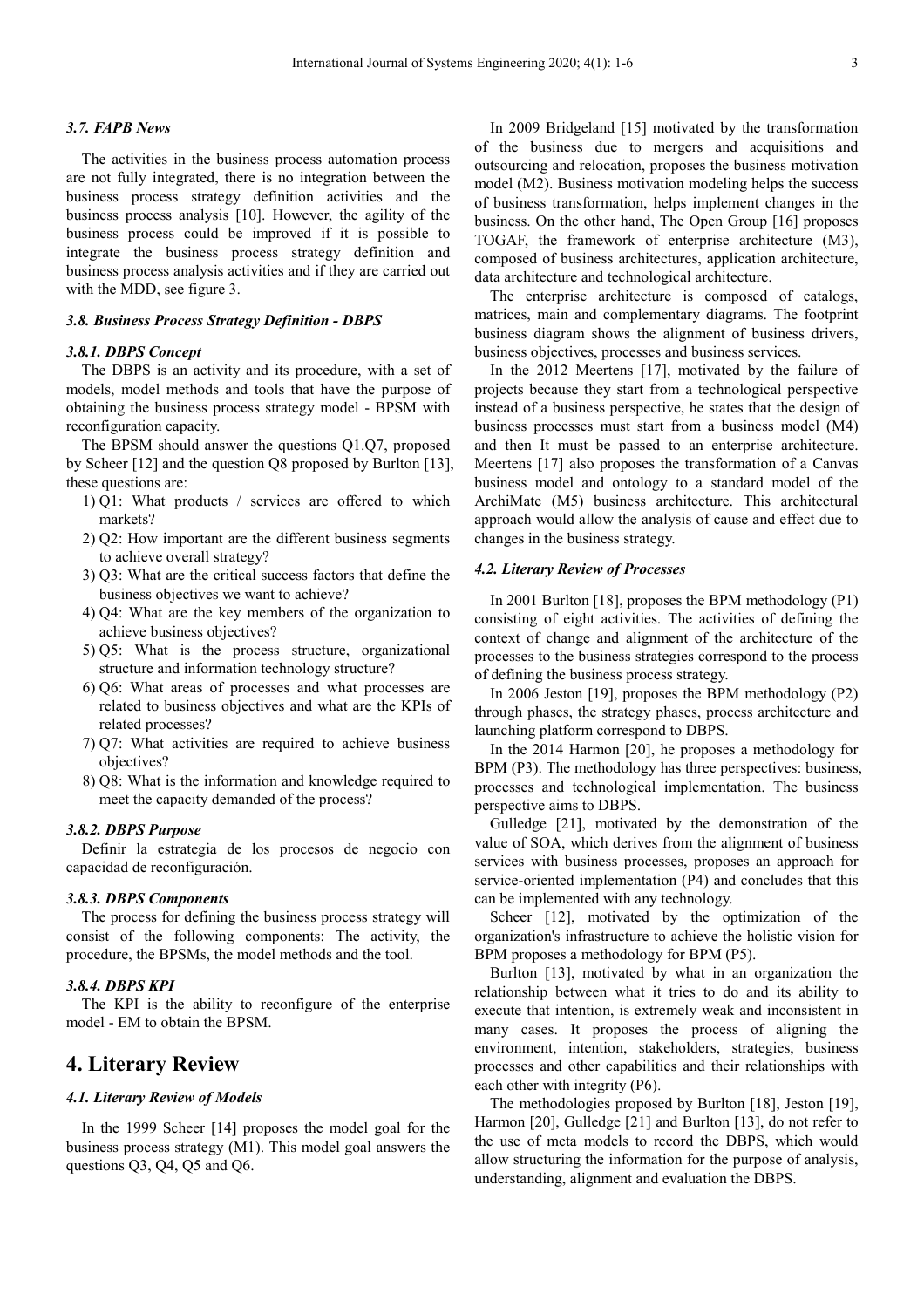# **5. Analysis of the Literary Review**

### *5.1. Relationships Between Models and Questions*

The first analysis consists in establishing the relationship between models and questions. Scheer's model [14] is related to questions Q1 and Q3.Q7, similarly the Open Group model [16] is related to O5.06 On the other hand, the Meertens [17] - Canvas model is related to Q1.Q3 and Q6.Q7 and finally the Meertens [17] -Archimate model is related to the questions Q1 and Q6. See Table 1.

| <b>Table 1.</b> Relationship between models and questions. |  |  |  |
|------------------------------------------------------------|--|--|--|
|------------------------------------------------------------|--|--|--|

|                            | <b>Ouestions</b> |                |    |    |    |    |   |    |  |
|----------------------------|------------------|----------------|----|----|----|----|---|----|--|
| <b>Models</b>              | О1               | O <sub>2</sub> | Q3 | Ο4 | Ο5 | О6 |   | О8 |  |
| Scheer $[14]$              |                  |                |    | ✓  | ✔  | ✔  | ✔ |    |  |
| Bridgeland [15]-Motivación |                  |                |    |    |    |    |   |    |  |
| Open Group [16] - TOGAF    |                  |                |    |    |    |    |   |    |  |
| Meertens [17] - Canvas     |                  |                |    |    |    |    |   |    |  |
| Meertens [17] - Achimate   |                  |                |    |    |    | ✔  |   |    |  |

#### *5.2. Relationships Between Procedures and Questions*

The second analysis consists in establishing the relationship between the procedures and the questions, for the DBPS. The Burlton procedure [13] is related to all queries Q1.Q8, however the Harmon procedure [20] is related only to queries Q3.Q7, and somewhat similar to the

procedures of Scheer [12] and Jeston [19] are related to queries Q4.Q6. See Table 2.

#### *5.3. Analysis of the Procedures*

The third analysis consists in establishing the variability of the procedures. The Burlton [13] and Harmon [20] procedures have 5 similar tasks of 7 tasks.

*Table 2. Relationship between procedures and questions.*

| Procedure                                      | <b>Questions</b> |    |    |                |                |                |    |    |  |
|------------------------------------------------|------------------|----|----|----------------|----------------|----------------|----|----|--|
|                                                | Q1               | Q2 | Q3 | Q <sub>4</sub> | Q <sub>5</sub> | Q <sub>6</sub> | Q7 | Q8 |  |
| Burlton [Burlton 2015]                         |                  |    |    |                |                |                |    |    |  |
| Understand the business context                |                  |    | ✔  |                | ✓              | ✓              |    |    |  |
| Determine stakeholder relationships            | ✓                | ✔  |    |                | ✓              | ✓              |    |    |  |
| Determine the importance of the market segment |                  |    |    |                |                |                |    |    |  |
| Consolidate the strategic criteria             |                  |    |    |                |                |                |    |    |  |
| Model business processes                       |                  |    |    |                | $\checkmark$   |                |    |    |  |
| Define the performance measure                 |                  |    |    |                |                | ◡              |    |    |  |
| Establish process governance                   |                  |    |    | ✔              |                |                |    |    |  |
| Manage business processes                      |                  |    |    |                |                | ◡              | ✓  |    |  |
| Align process capabilities                     |                  |    |    |                | ✔              |                |    |    |  |
| Harmon [2014]                                  |                  |    |    |                |                |                |    |    |  |
| Understand the business context                |                  |    | ✔  |                |                |                |    |    |  |
| Model business processes                       |                  |    |    |                | $\checkmark$   |                |    |    |  |
| Define the performance measure                 |                  |    |    |                |                | u              |    |    |  |
| Establish process governance                   |                  |    |    | ✔              |                |                |    |    |  |
| Manage business processes                      |                  |    |    |                |                |                | ✔  |    |  |
| Align process capabilities                     |                  |    |    |                | ✓              |                |    |    |  |

### **6. DBPS Proposal**

### *6.1. DBPS Vision*

Taking into account the first analysis, where Burlton's procedure [13] is related to all questions Q1.Q8, and the second analysis, where Scheer's model [14] is related to almost all queries Q1 and Q3.Q7. For this reason, the Burlton procedure [13] can be complemented with the Scheer model [14], so that the MDD allows the reconfiguration of the EM to obtain the BPSM, and in consequence greater agility in the DBPS.

#### *6.2. DBPS Design*

Since the innovation of the DBPS is basically to integrate the Burlton procedure [13] and the Scheer model [14]. However, it is complemented with the Meertens [17] - Canvas model, see table 3.

#### *6.3. DBPS Development*

Because the design of FABP integrates the Burlton procedure [13] and the Scheer model [14]. For the model part, the EM and the BPSM are established, where each of these models is formed by a set of diagram types, see table 4.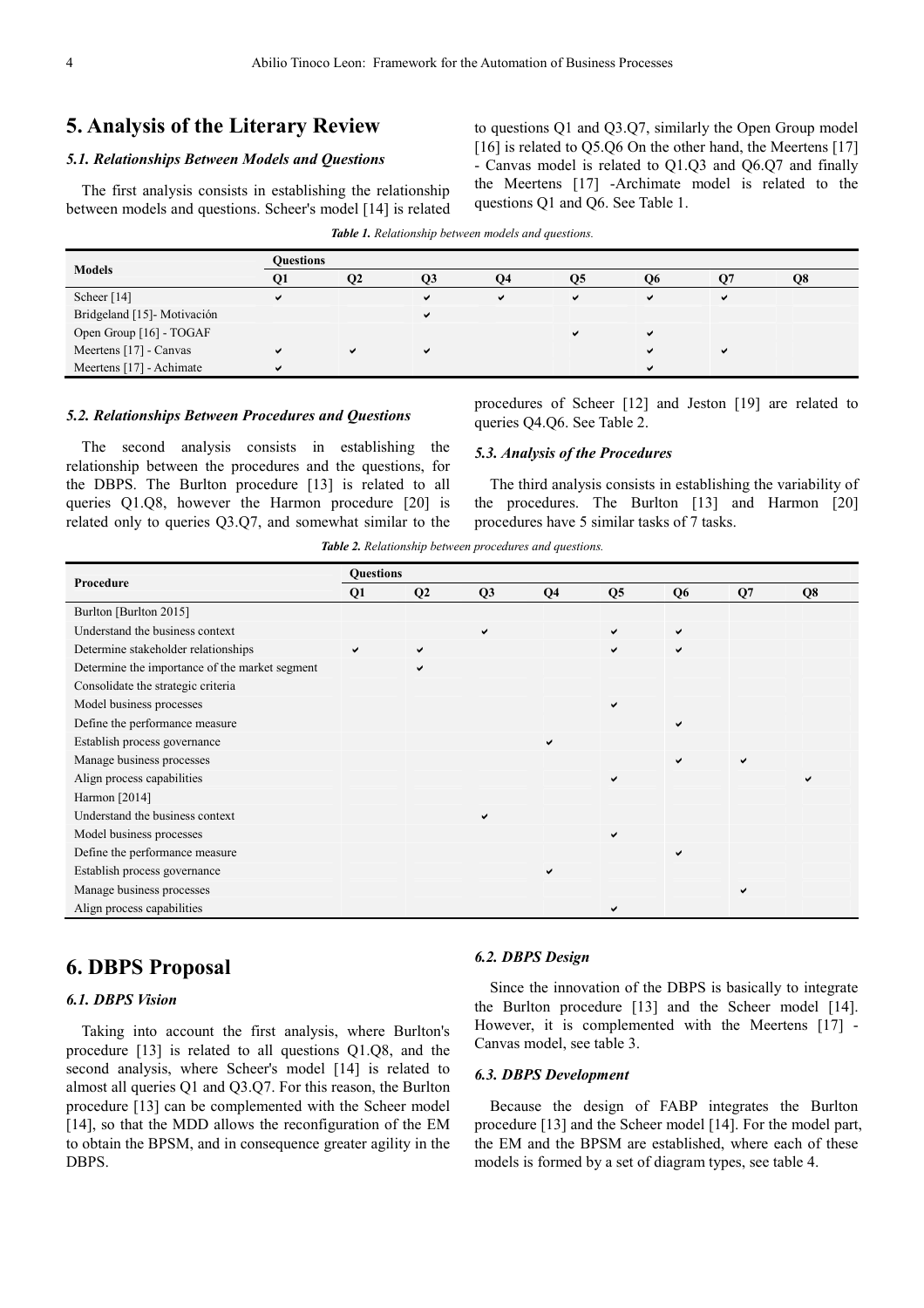The reconfiguration of the EM to obtain the BPSM, through the MDD is carried out with the ARIS Software AG

Platform, see table 4.

|                                                | <b>Ouestions</b> |                |                |                 |                |                |                |    |
|------------------------------------------------|------------------|----------------|----------------|-----------------|----------------|----------------|----------------|----|
| <b>Models</b>                                  | Q1               | Q <sub>2</sub> | Q3             | $\overline{Q4}$ | Q <sub>5</sub> | Q <sub>6</sub> | <b>O</b> 7     | Q8 |
|                                                | M1               |                | <b>M1</b>      | M1              | M1             | M1             | M1             |    |
| Procedure                                      | M <sub>4</sub>   | M <sub>4</sub> | M <sub>4</sub> |                 |                | M <sub>4</sub> | M <sub>4</sub> |    |
| Understand the business context                |                  |                | ✔              |                 | ✔              | $\checkmark$   |                |    |
| Determine stakeholder relationships            | ✔                | $\checkmark$   |                |                 | ✔              | ✔              |                |    |
| Determine the importance of the market segment |                  | ✔              |                |                 |                |                |                |    |
| Consolidate the strategic criteria             |                  |                |                |                 |                |                |                |    |
| Model business processes                       |                  |                |                |                 | ✔              |                |                |    |
| Define the performance measure                 |                  |                |                |                 |                | м              |                |    |
| Establish process governance                   |                  |                |                | ✔               |                |                |                |    |
| Manage business processes                      |                  |                |                |                 |                | ✔              | ✔              |    |
| Align process capabilities                     |                  |                |                |                 |                |                |                |    |

*Table 3. Relationship between models, questions and procedure.*

### *6.4. DBPS Validation*

The result of the development of the FABP is evaluated with the evaluation criteria of a EM proposed by Vernadat [22], specifically with the criterion of perfection (P), where the model is complete if it contains all the information necessary to solve the question Q1.Q8. Thus, the established levels of perfection are: 2 complete, 1 incomplete and 0 none.

After the development of the FABP, the level of perfection of the BPSM is evaluated and the result is shown in table 4.

### *6.5. DBPS Result*

Taking into account the validation of the FABP proposal, where the level of perfection is 2 for questions Q2, Q4 and Q6, instead the level of perfection is 1 for questions Q1, Q3, Q5, Q7 and Q8. Therefore, the level of reconfiguration of the EM model to obtain the BPSM is 1.

### **7. Conclusion**

This paper shows a framework for automating business processes to respond to business requirements with greater agility. Responds to enterprise requirements focusing on the definition of the business process strategy. It improves business process agility with the integration of the business process cycle through model driven development, reconfiguring the enterprise model to obtain a business process strategy model.

*Table 4. Perfection of the BPSM.*

| <b>EM</b>                                                            |                | <b>BPSM</b>                                 |  |
|----------------------------------------------------------------------|----------------|---------------------------------------------|--|
| Diagram types                                                        |                | Diagram types                               |  |
| Matrix of activity sectors                                           | Q1             | Product exchange diagram                    |  |
| Strategy diagram BSC KPI allocation diagram                          | Q <sub>2</sub> | Strategy diagram BSC KPI allocation diagram |  |
| Cause and effect diagram BSC BSC KPI allocation diagram              | Q <sub>3</sub> | Objective diagram                           |  |
| <b>BSC KPI</b> allocation diagram                                    | Q4             | <b>BSC KPI</b> allocation diagram           |  |
| Value-added chain diagram Organigrama Diagram of application systems | Q <sub>5</sub> | Function allocation diagram                 |  |
| BSC KPI allocation diagram                                           |                |                                             |  |
| BSC KPI allocation diagram                                           | O <sub>6</sub> | <b>BSC KPI</b> allocation diagram           |  |
| Business model BSC KPI allocation diagram                            | Q7             | Value-added chain diagram                   |  |
| Knowledge map Value-added chain diagram                              | O8             | Function allocation diagram                 |  |

# **References**

- [1] Tim. Baker, "Performance Management for Agile Organizations. Cap 2. 2017", Palgrave Mcmillan, Australia 2017.
- [2] Fiona Cannon with Nicky Elford, "The Agility Mindset", Palgrave Mcmillan, Australia 2017.
- [3] Banu Aysolmaz, Mehmet Gürsul, Kathrin Kirchner, Ralf Laue, Robert Mertens, Felix Reher, Irene Schönreiter, Bernhard Turban, and Rüdiger Weißbach, "A Reflection on the Interrelations between Business Process Management and Requirements Engineering with an Agility Perspective", Business Process Management Workshops. BPM 2017.
- [4] Marc Lankhorst, "Enterprise Architecture at Work, Modelling,

Communication and Analysis", Springer Fourth Edition, Berlin 2017.

- [5] Teemu Karvonen, Helen Sharp, and Leonor Barroca, "Enterprise Agility: Why Is Transformation so Hard?" J. Garbajosa et al. (Eds.): XP 2018, LNBIP 314, pp. 131–145, 2018.
- [6] Neha Chatwani, "Organisational Agility, Exploring the Impact of Identity on Knowledge Management Cap. 1", Palgrave Mcmillan, Australia 2019.
- [7] Matthias Lederer, Peter Schott, Sebastian Huber, and Matthias Kurz, "Strategic Business Process Analysis: A Procedure Model to Align Business Strategy with Business Process Analysis Methods", H. Fischer and J. Schneeberger (Eds.): S-BPM ONE 2013, CCIS 360, pp. 247–263, 2013. © Springer-Verlag Berlin Heidelberg 2013.